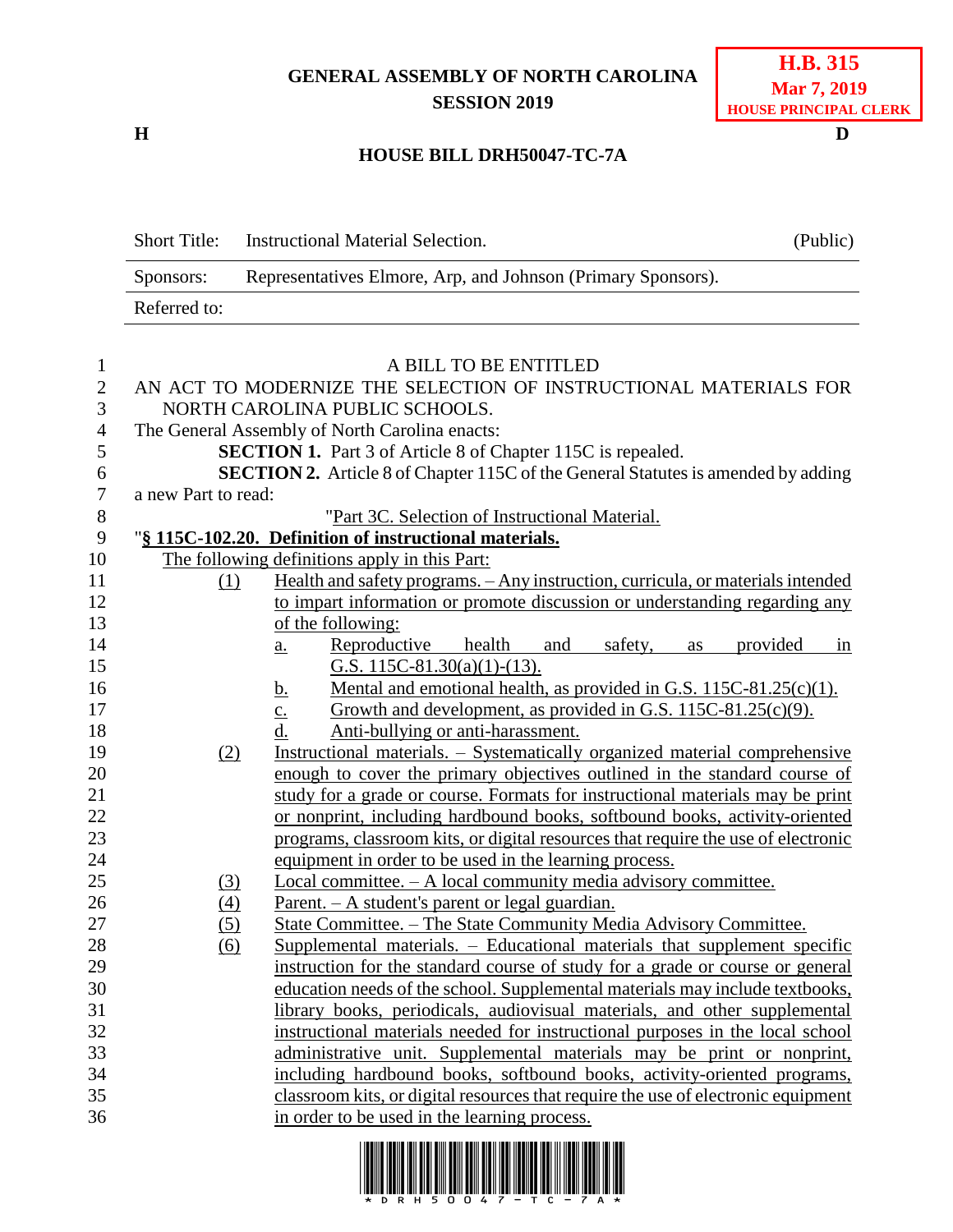|                          | <b>General Assembly Of North Carolina</b>                                                                                                                                                        | <b>Session 2019</b> |
|--------------------------|--------------------------------------------------------------------------------------------------------------------------------------------------------------------------------------------------|---------------------|
| (7)                      | Unfit materials. – Instructional or supplemental materials determined to be                                                                                                                      |                     |
|                          | inappropriate for use in an elementary or secondary school because the                                                                                                                           |                     |
|                          | material is either educationally unsuitable, pervasively vulgar,                                                                                                                                 | <sub>or</sub>       |
|                          | inappropriate to the age, maturity, or grade level of the students.                                                                                                                              |                     |
|                          | "§ 115C-102.25. Selection of instructional materials.                                                                                                                                            |                     |
| (a)                      | Local Board Adoption. – Local boards of education shall select and adopt                                                                                                                         |                     |
|                          | instructional materials for each standard course of study at each instructional level in the                                                                                                     |                     |
|                          | elementary school and the secondary school adopted by the State Board of Education as provided                                                                                                   |                     |
|                          | in Part 1 of Article 8 of this Chapter.                                                                                                                                                          |                     |
| (b)                      | Evaluation of Instructional Materials Prior to Adoption. – For each standard course                                                                                                              |                     |
|                          | of study, the local board of education may require experts employed by the local board of                                                                                                        |                     |
|                          | education and certified in the discipline in which the instructional material would be used to offer                                                                                             |                     |
|                          | evaluation reports to the local board on materials being considered for adoption. Such evaluation                                                                                                |                     |
|                          | reports should give special consideration to the suitability of the instructional materials to the                                                                                               |                     |
|                          | instructional level for which it is offered, the content or subject matter, whether the instructional                                                                                            |                     |
|                          | materials is aligned with the standard course of study, and other criteria prescribed by the local                                                                                               |                     |
| board.                   |                                                                                                                                                                                                  |                     |
|                          | "§ 115C-102.30. Selection of supplemental materials.                                                                                                                                             |                     |
| (a)                      | Local boards of education shall adopt written policies concerning the procedures to                                                                                                              |                     |
|                          | be followed in their local school administrative units for the selection and procurement of<br>supplemental materials. Local boards of education shall have sole authority to select and procure |                     |
|                          | supplemental materials, whether or not the materials contain commercial advertising, to                                                                                                          |                     |
|                          | determine if the materials are related to and within the limits of the prescribed curriculum, and                                                                                                |                     |
|                          | to determine when the materials may be presented to students during the school day.                                                                                                              |                     |
| (b)                      | Supplemental materials shall neither displace nor be used to the exclusion of                                                                                                                    |                     |
| instructional materials. |                                                                                                                                                                                                  |                     |
|                          | "§ 115C-102.35. Selection of health and safety instructional and supplemental materials.                                                                                                         |                     |
| (a)                      | When adopting, modifying, or amending a health and safety program and the                                                                                                                        |                     |
|                          | instructional and supplemental materials for that program, a local board of education shall                                                                                                      |                     |
|                          | conduct a public hearing after adequately notifying the public at least 10 days prior to the hearing.                                                                                            |                     |
| (b)                      | The local board of education shall also provide both electronic and written notice to                                                                                                            |                     |
|                          | all parents of students in the local school administrative unit of the public hearing and the                                                                                                    |                     |
|                          | opportunity to review those materials in the program repository, as provided in                                                                                                                  |                     |
|                          | G.S. 115C-102.50, at least 60 days before the public hearing occurs.                                                                                                                             |                     |
| (c)                      | The notice to parents provided for in subsection (b) of this section shall include the                                                                                                           |                     |
|                          | following in both written and electronic form:                                                                                                                                                   |                     |
| (1)                      | A detailed description of the program's objectives and any proposed changes,                                                                                                                     |                     |
|                          | including any topics that the local board of education determines that a                                                                                                                         |                     |
|                          | reasonable parent in that community may wish to examine as to the age                                                                                                                            |                     |
|                          | appropriateness of the topics.<br>All written and audio materials that will be used.                                                                                                             |                     |
| (2)<br>(3)               | A link to, or information on how to access, the program repository on the local                                                                                                                  |                     |
|                          | school administrative unit's Web site, as provided in G.S. 115C-102.50.                                                                                                                          |                     |
|                          | "§ 115C-102.40. Purchase of instructional and supplemental materials.                                                                                                                            |                     |
| (a)                      | Funds allocated by the State Board of Education or appropriated in the current                                                                                                                   |                     |
|                          | expense or capital outlay budgets of the local school administrative units shall be used by the                                                                                                  |                     |
|                          | local board of education for purchase, lease, or rental of instructional or supplemental materials                                                                                               |                     |
|                          | and for hardware, software, or other equipment necessary for the use of the instructional or                                                                                                     |                     |
|                          | supplemental materials. The title of those materials and equipment shall be vested in the local                                                                                                  |                     |
| board of education.      |                                                                                                                                                                                                  |                     |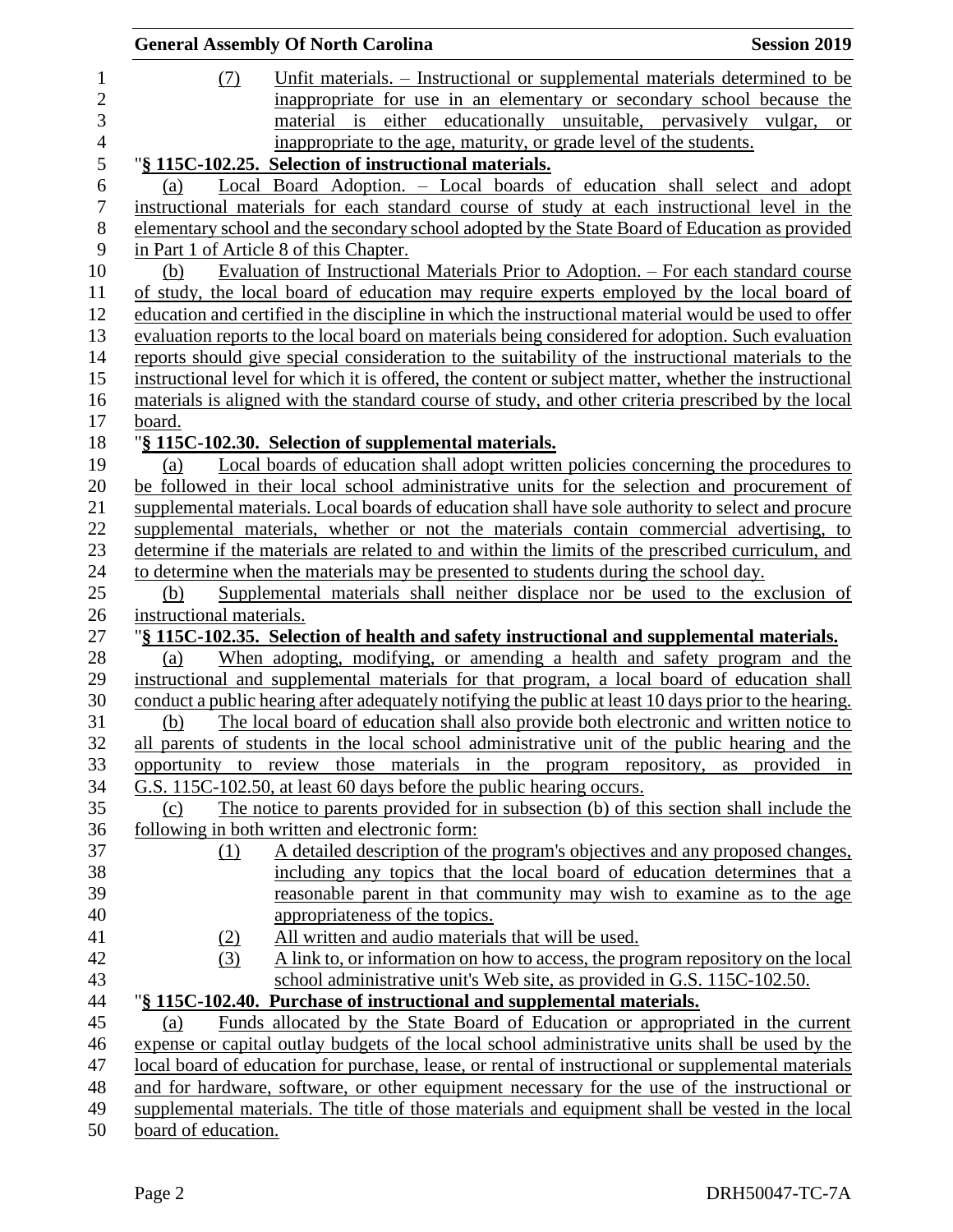|                  |     | <b>General Assembly Of North Carolina</b>                                                                                                                                                     | <b>Session 2019</b> |
|------------------|-----|-----------------------------------------------------------------------------------------------------------------------------------------------------------------------------------------------|---------------------|
| 1                | (b) | Local boards of education are encouraged to partner with other local boards of                                                                                                                |                     |
| $\overline{c}$   |     | education and other public schools to jointly purchase instructional and supplemental materials.                                                                                              |                     |
| 3                | (c) | All instructional materials purchased with State funds shall include a clause granting                                                                                                        |                     |
| $\overline{4}$   |     | to the local board of education the license to produce braille, large print, and audio recording                                                                                              |                     |
| $\mathfrak{S}$   |     | copies of the instructional materials for use in the local school administrative unit.                                                                                                        |                     |
| 6                | (d) | The local board of education shall publish on the Web site of the local school                                                                                                                |                     |
| $\boldsymbol{7}$ |     | administrative unit the title, author, and publisher of all instructional and supplemental materials                                                                                          |                     |
| $8\,$            |     | purchased by the local board of education.                                                                                                                                                    |                     |
| 9                |     | "§ 115C-102.45. Provision and maintenance of instructional and supplemental materials.                                                                                                        |                     |
| 10               | (a) | The students of the public elementary and secondary schools of the State shall be                                                                                                             |                     |
| 11               |     | provided with free instructional materials within the appropriation of the General Assembly for                                                                                               |                     |
| 12               |     | that purpose. The local board shall provide for the free use by students, with proper care and                                                                                                |                     |
| 13               |     | return, of elementary and secondary instructional materials. No local board of education may                                                                                                  |                     |
| 14               |     | charge any pupil a rental fee for the use of instructional materials or for hardware, software, or                                                                                            |                     |
| 15               |     | other equipment necessary for the use of the instructional or supplemental materials.                                                                                                         |                     |
| 16               | (b) | Local boards of education shall provide adequate and safe storage facilities for the                                                                                                          |                     |
| 17               |     | proper care of instructional and supplemental materials and emphasize to all students the                                                                                                     |                     |
| 18               |     | necessity for proper care of instructional and supplemental materials and equipment necessary                                                                                                 |                     |
| 19               |     | for the use of the instructional materials.                                                                                                                                                   |                     |
| 20               | (c) | A pupil's parents or legal guardians may be charged damage fees for abuse or loss of                                                                                                          |                     |
| 21               |     | instructional or supplemental materials or equipment necessary for the use of those materials                                                                                                 |                     |
| 22               |     | under rules adopted by the local board of education. Damage fees collected under this subsection                                                                                              |                     |
| 23               |     | shall be used by the local board of education for purchase of instructional and supplemental                                                                                                  |                     |
| 24               |     | materials as provided in G.S. 115C-120.40.                                                                                                                                                    |                     |
| 25               |     | "§ 115C-102.50. Instructional materials repository.                                                                                                                                           |                     |
| 26<br>27         | (a) | A local board of education shall maintain a continuous repository of current                                                                                                                  |                     |
| 28               |     | instructional and supplemental materials that have been purchased by the local board of<br>education. The materials shall be maintained at a central location for in-person review by parents |                     |
| 29               |     | and the public upon request, and the names of all those materials shall be posted to the local                                                                                                |                     |
| 30               |     | school administrative unit's Web site for review by parents and the public.                                                                                                                   |                     |
| 31               | (b) | In addition to the requirements of subsection (a) of this section, a local board of                                                                                                           |                     |
| 32               |     | education shall also maintain a continuous repository of current objectives, entire curricula, texts,                                                                                         |                     |
| 33               |     | and all other materials used in any health and safety program as follows:                                                                                                                     |                     |
| 34               | (1) | The current objectives, entire curricula, texts, and all other materials used in                                                                                                              |                     |
| 35               |     | any health and safety program shall be maintained at a central location for                                                                                                                   |                     |
| 36               |     | in-person review by parents and the public upon request.                                                                                                                                      |                     |
| 37               | (2) | Electronic copies of the current objectives, and names of curricula, texts, or                                                                                                                |                     |
| 38               |     | any other materials used in any health and safety program shall be posted to                                                                                                                  |                     |
| 39               |     | the local school administrative unit's Web site for review by parents and the                                                                                                                 |                     |
| 40               |     | public. The Web site shall also include the curricula, texts, and any other                                                                                                                   |                     |
| 41               |     | materials used in the health and safety program, including links to any                                                                                                                       |                     |
| 42               |     | materials available on the publisher's Web site.                                                                                                                                              |                     |
| 43               | (3) | The local board of education shall add to the central location and electronic                                                                                                                 |                     |
| 44               |     | repository any objectives, curricula, texts, and other materials that may be                                                                                                                  |                     |
| 45               |     | proposed for adoption, amendment, or modification to the health and safety                                                                                                                    |                     |
| 46               |     | program, and shall clearly indicate that status while the materials are under                                                                                                                 |                     |
| 47               |     | consideration.                                                                                                                                                                                |                     |
| 48               | (c) | Each school year, at least 14 days before students participate in a health and safety                                                                                                         |                     |
| 49               |     | program, a local board of education shall give both written and electronic notice to parents of                                                                                               |                     |
| 50               |     | students participating in that program of the right of parents to review the objectives, complete                                                                                             |                     |
| 51               |     | materials, and entire curriculum of that program in the program repository maintained by the                                                                                                  |                     |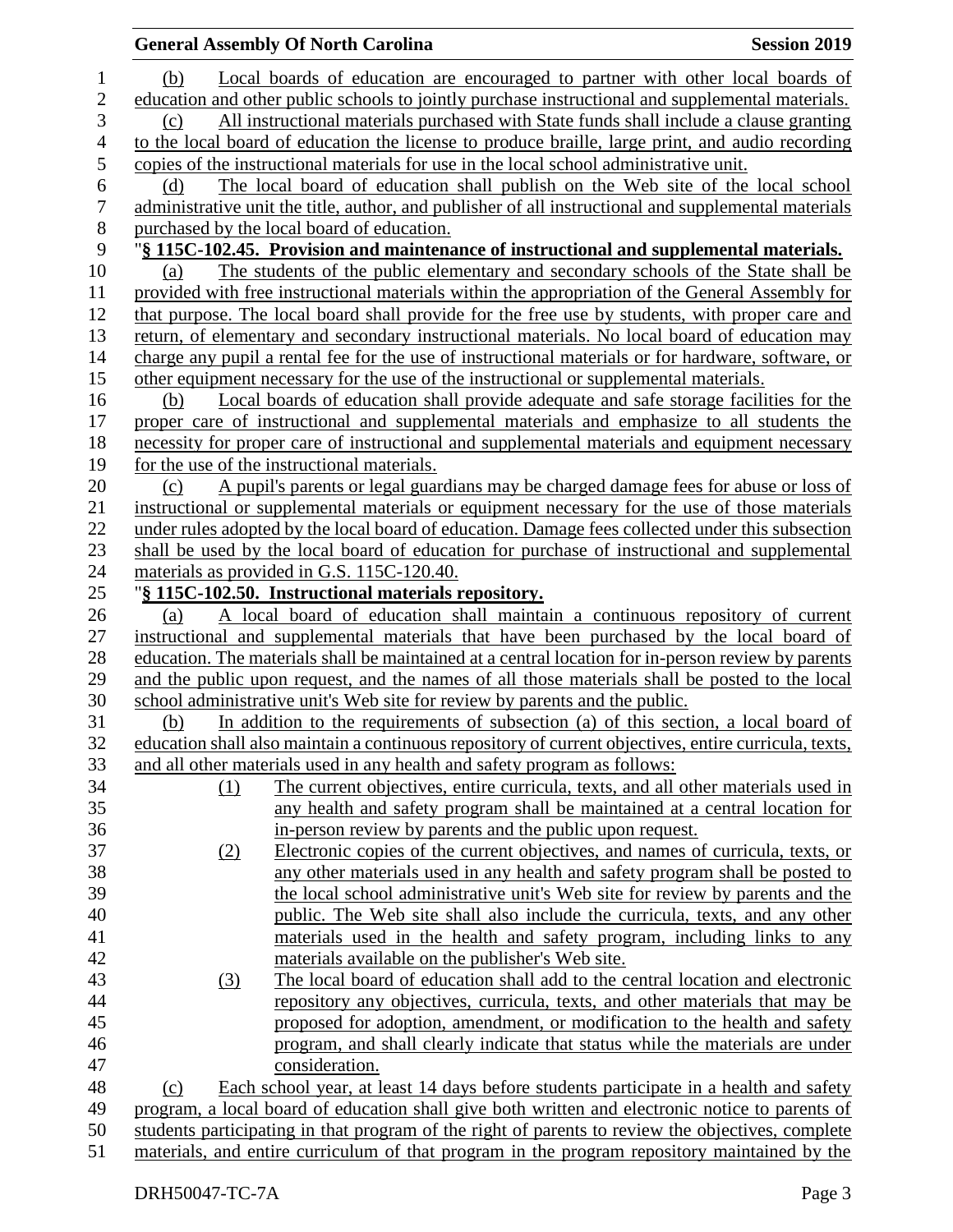|                  | <b>General Assembly Of North Carolina</b>                                                                                                                                                              | <b>Session 2019</b> |
|------------------|--------------------------------------------------------------------------------------------------------------------------------------------------------------------------------------------------------|---------------------|
| $\mathbf{1}$     | local board of education, as provided in subsection (b) of this section. The notice shall include                                                                                                      |                     |
| $\mathbf{2}$     | the same information provided under G.S. 115C-102.35(c). The notice shall also inform parents                                                                                                          |                     |
| 3                | of the local board's policy for participation in reproductive health and safety programs, as                                                                                                           |                     |
| $\overline{4}$   | established in G.S. 115C-81.30(c), when applicable, and provide a form that allows parents to                                                                                                          |                     |
| 5                | exercise parental rights under that policy.                                                                                                                                                            |                     |
| 6                | "§ 115C-102.55. Right to purchase; disposal of textbooks and materials.                                                                                                                                |                     |
| $\boldsymbol{7}$ | Any parent, guardian, or person in loco parentis may purchase any instructional<br>(a)                                                                                                                 |                     |
| $8\,$            | material needed for any student in the public schools of the State from the board of education of                                                                                                      |                     |
| 9                | the local school administrative unit in which the child is enrolled.                                                                                                                                   |                     |
| 10               | Notwithstanding Article 3A of Chapter 143 of the General Statutes, G.S. 143-49(4),<br>(b)                                                                                                              |                     |
| 11               | or any other provision of law, a local board of education may dispose of discontinued                                                                                                                  |                     |
| 12               | instructional or supplemental materials.                                                                                                                                                               |                     |
| 13               | "§ 115C-102.60. Local community media advisory committee.                                                                                                                                              |                     |
| 14               | A local board of education shall establish a local community media advisory<br>(a)                                                                                                                     |                     |
| 15               | committee to investigate and evaluate challenges from parents, teachers, and members of the                                                                                                            |                     |
| 16               | public to instructional materials and supplemental materials on the grounds that they are unfit                                                                                                        |                     |
| 17               | materials.                                                                                                                                                                                             |                     |
| 18               | The local committee shall, at a minimum, include the following:<br>(b)                                                                                                                                 |                     |
| 19               | A principal from a high school, middle school, and elementary school,<br>(1)                                                                                                                           |                     |
| 20               | respectively.                                                                                                                                                                                          |                     |
| 21               | A teacher from a high school, middle school, and elementary school,<br>(2)                                                                                                                             |                     |
| 22               | respectively.                                                                                                                                                                                          |                     |
| 23               | A parent of a student in high school, middle school, and elementary school,<br>(3)                                                                                                                     |                     |
| 24               | respectively.                                                                                                                                                                                          |                     |
| 25               | Individuals challenging unfit materials shall make challenges in writing to the local<br>(c)                                                                                                           |                     |
| 26               | board of education and shall specify whether the materials are being challenged on the grounds                                                                                                         |                     |
| 27               | of being educationally unsuitable, pervasively vulgar, or inappropriate to the age, maturity, or                                                                                                       |                     |
| 28               | grade level of the students.                                                                                                                                                                           |                     |
| 29               | Within two weeks of the filing of the challenge, the local committee shall hold a<br>(d)                                                                                                               |                     |
| 30               | hearing and provide the challengers an opportunity to present their concerns to the local                                                                                                              |                     |
| 31               | committee. The local committee may, in the local committee's discretion, request additional                                                                                                            |                     |
| 32               | information at the hearing from experts on the subject matter employed by the local school                                                                                                             |                     |
| 33               | administrative unit. Within two weeks of the hearing, the local committee shall make a                                                                                                                 |                     |
| 34               | recommendation to the local board of education on whether the challenge has merit and whether                                                                                                          |                     |
| 35<br>36         | the challenged material should be retained or removed as an unfit material. The local committee's<br>determination shall be limited to considerations of whether the material is unfit on the specific |                     |
| 37               | grounds of the material being educationally unsuitable, pervasively vulgar, or inappropriate to                                                                                                        |                     |
| 38               | the age, maturity, or grade level of the students.                                                                                                                                                     |                     |
| 39               | At the next meeting of the local board of education after the local committee's<br>(e)                                                                                                                 |                     |
| 40               | recommendation is received, the local board shall determine whether the challenge has merit and                                                                                                        |                     |
| 41               | whether the challenged material should be retained or removed as unfit material.                                                                                                                       |                     |
| 42               | If the local board of education determines that the challenged material shall be<br>(f)                                                                                                                |                     |
| 43               | retained, a challenger may appeal the local board's decision to the State Community Media                                                                                                              |                     |
| 44               | Advisory Committee. The challenger must make the appeal in the form and manner designated                                                                                                              |                     |
| 45               | by the State Board of Education within two weeks of the local board's decision.                                                                                                                        |                     |
| 46               | "§ 115C-102.65. State Community Media Advisory Committee.                                                                                                                                              |                     |
| 47               | The State Board of Education shall establish a State Community Media Advisory<br>(a)                                                                                                                   |                     |
| 48               | Committee to review challenges to instructional and supplemental materials appealed under                                                                                                              |                     |
| 49               | G.S. 115C-102.55.                                                                                                                                                                                      |                     |
| 50               | The State Committee shall, at a minimum, include the following:<br>(b)                                                                                                                                 |                     |
| 51               | The State Superintendent of Public Instruction, or designee.<br>(1)                                                                                                                                    |                     |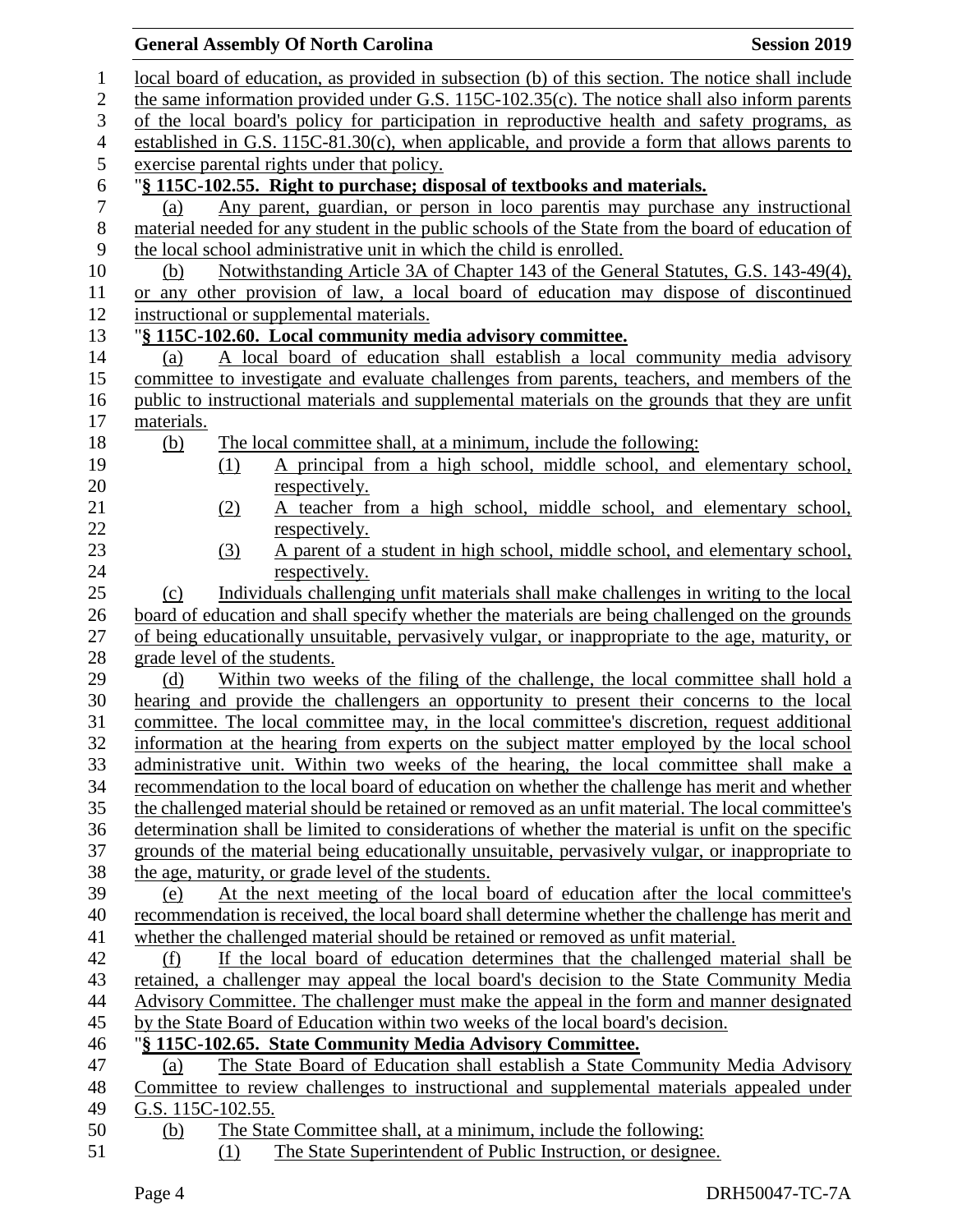|                             | <b>General Assembly Of North Carolina</b>                                                                                                                                      | <b>Session 2019</b> |
|-----------------------------|--------------------------------------------------------------------------------------------------------------------------------------------------------------------------------|---------------------|
| (2)                         | One superintendent of a local school administrative unit.                                                                                                                      |                     |
| (3)                         | A principal from a high school, middle school, and elementary school,                                                                                                          |                     |
|                             | respectively.                                                                                                                                                                  |                     |
| (4)                         | A teacher from a high school, middle school, and elementary school,<br>respectively.                                                                                           |                     |
| (5)                         | A parent of a student in high school, middle school, and elementary school,                                                                                                    |                     |
|                             | respectively.                                                                                                                                                                  |                     |
| (c)                         | A member of the State Committee may be recused from any challenge to materials<br>used in the local school administrative unit in which the member is employed or in which the |                     |
| member's child is enrolled. |                                                                                                                                                                                |                     |
| (d)                         | The State Board of Education shall designate the form and manner for appeals to be                                                                                             |                     |
|                             | made to the State Committee. Upon receipt of an appeal, notice and a copy of the appeal shall be                                                                               |                     |
|                             | provided to the local board of education.                                                                                                                                      |                     |
| (e)                         | Within four weeks of the filing of the appeal, the State Committee shall hold a hearing                                                                                        |                     |
|                             | and provide the appellants an opportunity to present concerns to the State Committee as well as                                                                                |                     |
|                             | the local board of education an opportunity to rebut those concerns. The State Committee may,                                                                                  |                     |
|                             | in the State Committee's discretion, request additional information at the hearing from experts on                                                                             |                     |
|                             | the subject matter employed by the State Board of Education. Within two weeks of the hearing,                                                                                  |                     |
|                             | the State Committee shall make a recommendation to the State Board of Education on whether                                                                                     |                     |
|                             | the appealed challenge has merit and whether the challenged material should be retained or                                                                                     |                     |
|                             | removed as unfit material. The State Committee's determination shall be limited to considerations                                                                              |                     |
|                             | of whether the material is unfit on the specific grounds of the material being educationally                                                                                   |                     |
|                             | unsuitable, pervasively vulgar, or inappropriate to the age, maturity, or grade level of the                                                                                   |                     |
| students.                   |                                                                                                                                                                                |                     |
| (f)                         | At the next meeting of the State Board of Education after the State Committee's                                                                                                |                     |
|                             | recommendation is received, the State Board shall determine whether the appealed challenge has                                                                                 |                     |
|                             | merit and whether the challenged material should be retained or removed as unfit material. If the                                                                              |                     |
|                             | State Board of Education determines that challenged material shall be removed, the local board                                                                                 |                     |
|                             | of education shall remove the material. The decision of the State Board of Education is final, and                                                                             |                     |
|                             | is not subject to appeal by the local board of education or challenger."                                                                                                       |                     |
|                             | <b>SECTION 3.(a)</b> G.S. 115C-11(d) reads as rewritten:                                                                                                                       |                     |
| " $(d)$                     | Voting. $-$ No voting by proxy shall be permitted. Except in voting on textbook                                                                                                |                     |
|                             | adoptions, $a \Delta$ majority of those present and voting shall be necessary to carry a motion and a                                                                          |                     |
|                             | roll call vote shall be had on each motion. A record of all such votes shall be kept in the minute                                                                             |                     |
| book."                      |                                                                                                                                                                                |                     |
|                             | <b>SECTION 3.(b)</b> G.S. 115C-11(e) is repealed.                                                                                                                              |                     |
|                             | <b>SECTION 3.(c)</b> G.S. 115C-12(9)b. is repealed.                                                                                                                            |                     |
|                             | <b>SECTION 3.(d)</b> G.S. 115C-12(9c)c. reads as rewritten:                                                                                                                    |                     |
|                             | The Board also shall develop and implement an ongoing process to<br>"c.                                                                                                        |                     |
|                             | align State programs and support materials with the revised academic                                                                                                           |                     |
|                             | content standards for each core academic area on a regular basis.                                                                                                              |                     |
|                             | Alignment shall include revising textbook criteria, support materials,                                                                                                         |                     |
|                             | State tests, teacher and school administrator preparation, and ongoing                                                                                                         |                     |
|                             | professional development programs to be compatible with content                                                                                                                |                     |
|                             | standards. The Board shall develop and make available to teachers and                                                                                                          |                     |
|                             | parents support materials, including teacher and parent guides, for                                                                                                            |                     |
|                             | academic content standards. The State Board of Education shall work                                                                                                            |                     |
|                             | in collaboration with the Board of Governors of The University of                                                                                                              |                     |
|                             | North Carolina to ensure that teacher and school administrator degree                                                                                                          |                     |
|                             | programs, ongoing professional development, and other university                                                                                                               |                     |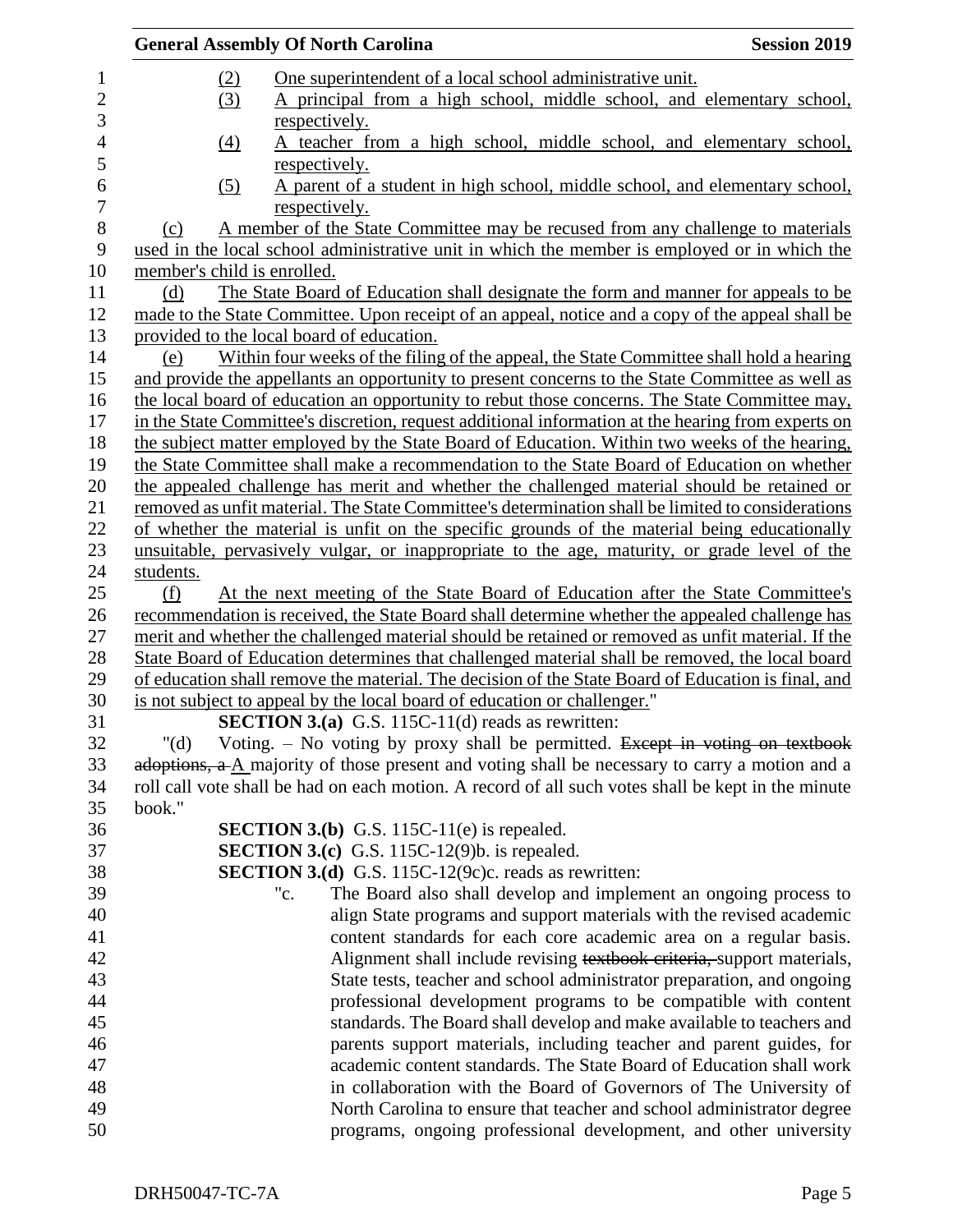|                  | <b>General Assembly Of North Carolina</b><br><b>Session 2019</b>                                                                                                |
|------------------|-----------------------------------------------------------------------------------------------------------------------------------------------------------------|
| 1                | activity in the State's public schools align with the State Board's                                                                                             |
| $\boldsymbol{2}$ | priorities."                                                                                                                                                    |
| $\mathfrak{Z}$   | SECTION 3.(e) G.S. 115C-12(18)d. reads as rewritten:                                                                                                            |
| $\overline{4}$   | The State Board of Education shall modify the Uniform Education<br>"d.                                                                                          |
| 5                | Reporting System to provide clear, accurate, and standard information                                                                                           |
| 6                | on the use of funds at the unit and school level. The plan shall provide                                                                                        |
| $\boldsymbol{7}$ | information that will enable the General Assembly to determine State,                                                                                           |
| 8                | local, and federal expenditures for personnel at the unit and school                                                                                            |
| 9                | level. The plan also shall allow the tracking of expenditures for                                                                                               |
| 10               | textbooks, instructional materials, educational<br>supplies<br>and                                                                                              |
| 11               | equipment, capital outlay, at-risk students, and other purposes."                                                                                               |
| 12               | <b>SECTION 3.(f)</b> G.S. 115C-47(6) reads as rewritten:                                                                                                        |
| 13               | "(6)<br>To Regulate Fees, Charges and Solicitations. - Local boards of education shall                                                                          |
| 14               | adopt rules and regulations governing solicitations of, sales to, and                                                                                           |
| 15               | fund-raising activities conducted by, the students and faculty members in                                                                                       |
| 16               | schools under their jurisdiction, and no fees, charges, or costs shall be                                                                                       |
| 17<br>18         | collected from students and school personnel without approval of the board of<br>education as recorded in the minutes of said board; provided, this subdivision |
| 19               | shall not apply to such textbooks fees as are determined and established by the                                                                                 |
| 20               | State Board of Education. board. All schedules of fees, charges and                                                                                             |
| 21               | solicitations approved by local boards of education shall be reported to the                                                                                    |
| 22               | Superintendent of Public Instruction."                                                                                                                          |
| 23               | <b>SECTION 3.(g)</b> G.S. 115C-47(33) reads as rewritten:                                                                                                       |
| 24               | <u>To Approve and Use Supplemental Materials. – Local boards of education</u><br>" (33)                                                                         |
| 25               | shall have sole authority to select and procure supplementary instructional                                                                                     |
| 26               | supplemental materials, whether or not the materials contain commercial                                                                                         |
| 27               | advertising, pursuant to the provisions of G.S. 115C 98(b). Part 3C of Article                                                                                  |
| 28               | 8 of this Chapter."                                                                                                                                             |
| 29               | SECTION 3.(h) G.S. 115C-47(33a) reads as rewritten:                                                                                                             |
| 30               | "(33a) To Approve and Use Textbooks Not Adopted by State Board of Education.                                                                                    |
| 31               | Instructional Materials. - Local boards of education shall have the sole                                                                                        |
| 32               | authority to select, procure, and use textbooks not adopted by the State Board                                                                                  |
| 33               | of Education-instructional materials as provided in G.S. 115C-98(b1). Part 3C                                                                                   |
| 34<br>35         | of Article 8 of this Chapter."<br><b>SECTION 3.(i)</b> G.S. 115C-75.10(c) reads as rewritten:                                                                   |
| 36               | Funding Memorandum of Understanding. – The IS operator, in consultation with the<br>" $(c)$                                                                     |
| 37               | ISD Superintendent, may enter into a funding memorandum of understanding with the local                                                                         |
| 38               | board of education of the local school administrative unit where the innovative school is located                                                               |
| 39               | for all student support and operational services and instructional services to be provided by the                                                               |
| 40               | local board of education in the same manner and degree as in the prior school year or funding in                                                                |
| 41               | an amount equivalent to the amount the local board of education would have expended on those                                                                    |
| 42               | services if provided. For the purposes of this subsection, student support and operational services                                                             |
| 43               | include cafeteria services, custodial services, broadband and utilities, and student information                                                                |
| 44               | services, and instructional services include alternative education, special education services, test                                                            |
| 45               | administration services, textbooks, instructional materials, technology, media resources,                                                                       |
| 46               | instructional equipment, and other resources. The IS operator and local board of education shall                                                                |
| 47               | finalize the funding memorandum of understanding within 30 days of the initial request for the                                                                  |
| 48               | memorandum by the IS operator. If the parties have not completed the funding memorandum of                                                                      |
| 49               | understanding within 30 days, the State Board of Education shall resolve any issues in dispute."                                                                |
| 50               | <b>SECTION 3.(j)</b> G.S. 115C-81.5(b)(3) is repealed.                                                                                                          |
| 51               | <b>SECTION 3.(k)</b> G.S. 115C-81.25(b)(3) is repealed.                                                                                                         |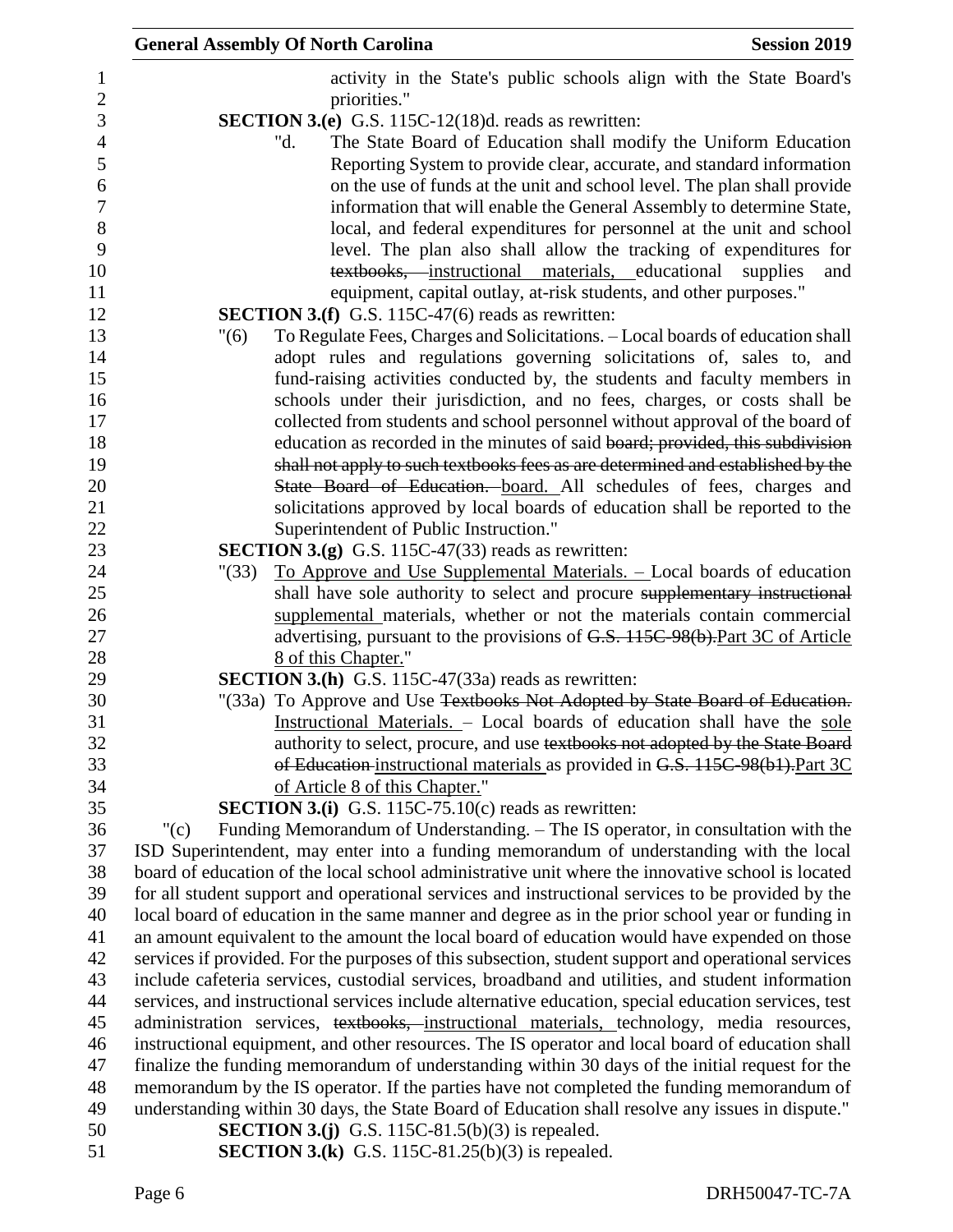## **General Assembly Of North Carolina Session 2019 Session 2019 SECTION 3.(***l***)** G.S. 115C-81.25(d) reads as rewritten: "(d) Parental Review. – The State Board of Education shall make available to all local school administrative units for review by the parents and legal guardians of students enrolled at 4 those units any State-developed objectives for instruction any approved textbooks, the list of reviewed materials, and any other State-developed or approved materials that pertain to or are intended to impart information or promote discussion or understanding in regard to the prevention of sexually transmitted diseases, including HIV/AIDS, to the avoidance of out-of-wedlock pregnancy, or to the reproductive health and safety education curriculum. The review period shall extend for at least 60 days before use." **SECTION 3.(m)** G.S. 115C-242(3) reads as rewritten: "(3) The board of education of any local school administrative unit may operate the school buses of such unit one day prior to the opening of the regular school term for the transportation of pupils and employees to and from the school to which such pupils are assigned or in which they are enrolled and such employees are employed, for the purposes of the registration of students, the 16 organization of classes, the distribution of textbooks, instructional materials, and such other purposes as will, in the opinion of the superintendent of the schools of such unit, promote the efficient organization and operation of such 19 public schools." **SECTION 3.(n)** G.S. 115C-271(d)(2) reads as rewritten: "(2) Local funds appropriated for teachers, textbooks, instructional materials, or classroom materials, supplies, and equipment are not transferred or used for 23 this purpose." **SECTION 3.(o)** G.S. 115C-384(c) reads as rewritten: "(c) Rental Fees for Textbooks Instructional Materials Prohibited; Damage Fees 26 Authorized. – No rental fees are permitted for the use of textbooks, instructional materials, but 27 damage fees may be collected pursuant to the provisions of G.S. 115C-100.G.S. 115C-102.45." **SECTION 3.(p)** G.S. 115C-390.2(*l*)(1) reads as rewritten: "(1) The opportunity to take textbooks instructional materials and school-furnished digital devices home for the duration of the absence." **SECTION 3.(q)** G.S. 115C-390.5(c)(1) reads as rewritten: "(1) The opportunity to take textbooks instructional materials home for the duration of the suspension." **SECTION 3.(r)** G.S. 115C-398 reads as rewritten: "**§ 115C-398. Damage to school buildings, furnishings, textbooks.** Students and their parents or legal guardians may be liable for damage to school buildings, furnishings and textbooks instructional materials pursuant to the provisions of G.S. 115C-523, 115C-100 and 14-132." **SECTION 3.(s)** G.S. 143A-48 is repealed. **SECTION 3.(t)** G.S. 143C-9-7(b) reads as rewritten: "(b) Upon appropriation by the General Assembly, funds received in the Indian Gaming Education Revenue Fund shall be allocated quarterly by the State Board of Education to local school administrative units, charter schools, and regional schools on the basis of allotted average daily membership. The funds allotted by the State Board of Education pursuant to this section shall be nonreverting. Funds received pursuant to this section by local school administrative units shall be expended for classroom teachers, teacher assistants, classroom materials or supplies, or 47 textbooks.instructional materials." **SECTION 4.(a)** Effective July 1, 2019, the existing Textbooks and Digital Resources funding allotment in the State Public School Fund shall be designated as the Instructional Materials funding allotment in the State Public School Fund. The State Board of Education shall establish the purposes for which the funds within the new Instructional Materials